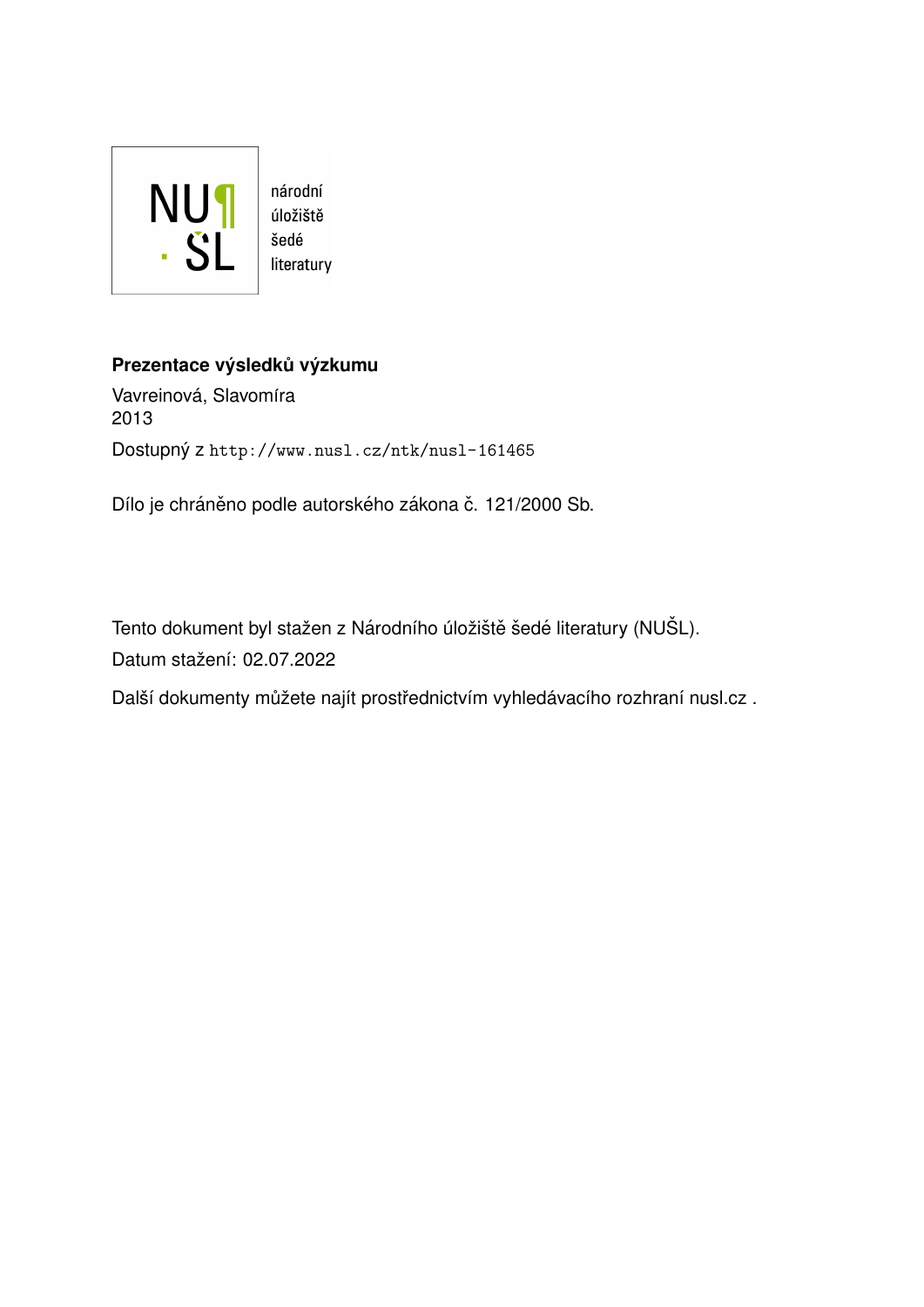## **PRESENTATION OF RESEARCH FINDINGS**

SLAVOMÍRA VAVREINOVÁ

s.vavreinova@vupp.cz

Food Research Institute Prague, Czech Republic

#### **Abstract**

Research findings are the subject of publications and of patent protection documents. However, they are also the subject of periodic and final reports, lectures or posters at conferences and workshops. The former are available to the general public, the latter are accessible to a narrower audience like conference participants or the managers of research programs and projects. A far greater opportunity to present and use these results is provided by the National Repository of Grey Literature.

#### **Keyword**

Publications, patent protection documents, reports, lectures, posters at conferences or workshops.

At the beginning, let me introduce the institution I represent. This year 55 years have passed since its foundation. However, the beginnings of research activities in the area of food technologies, food processing machinery and nutrition reach much farther back, practically to the post-war period. Between 1947 and 1958 our institute was administered by the former Ministry of Nutrition. By 1 April 1958 the Central Research Institute of the Food Processing Industry was established by the decree of the then Ministry of Food Processing Industry. In July 1967 the institute was subordinated to the Agricultural and Food Research Administration of the Ministry of Agriculture, shortly afterwards transformed to the Czech Academy of Agriculture. Effective of 1 January 1969 the name of the institute was changed to Czech Academy of Agriculture – Research Institute of the Food Processing Industry. After the dissolution of the Academy in 1974 the institute was incorporated as the Research Institute of the Food Processing Industry into the branch research base of the Ministry of Agriculture and Nutrition. Since its foundation up to 1991 the institute had been a budget organization and an independent legal entity. In 1992 the institute became a contributory organization and renamed Food Research Institute Prague.

Effective of 1 January 2007 the institute was transformed into a public research institution under the name Food Research Institute Prague, p.r.i. The objective of its main activities is basic and applied research and development in the fields of food chemistry and biochemistry, microbiology, food engineering, food processing procedures and machinery, and human nutrition. These activities are supported by public funding in the form of an institutional contribution (research plan) and targeted financing (projects of various providers) on national level and by international research grants.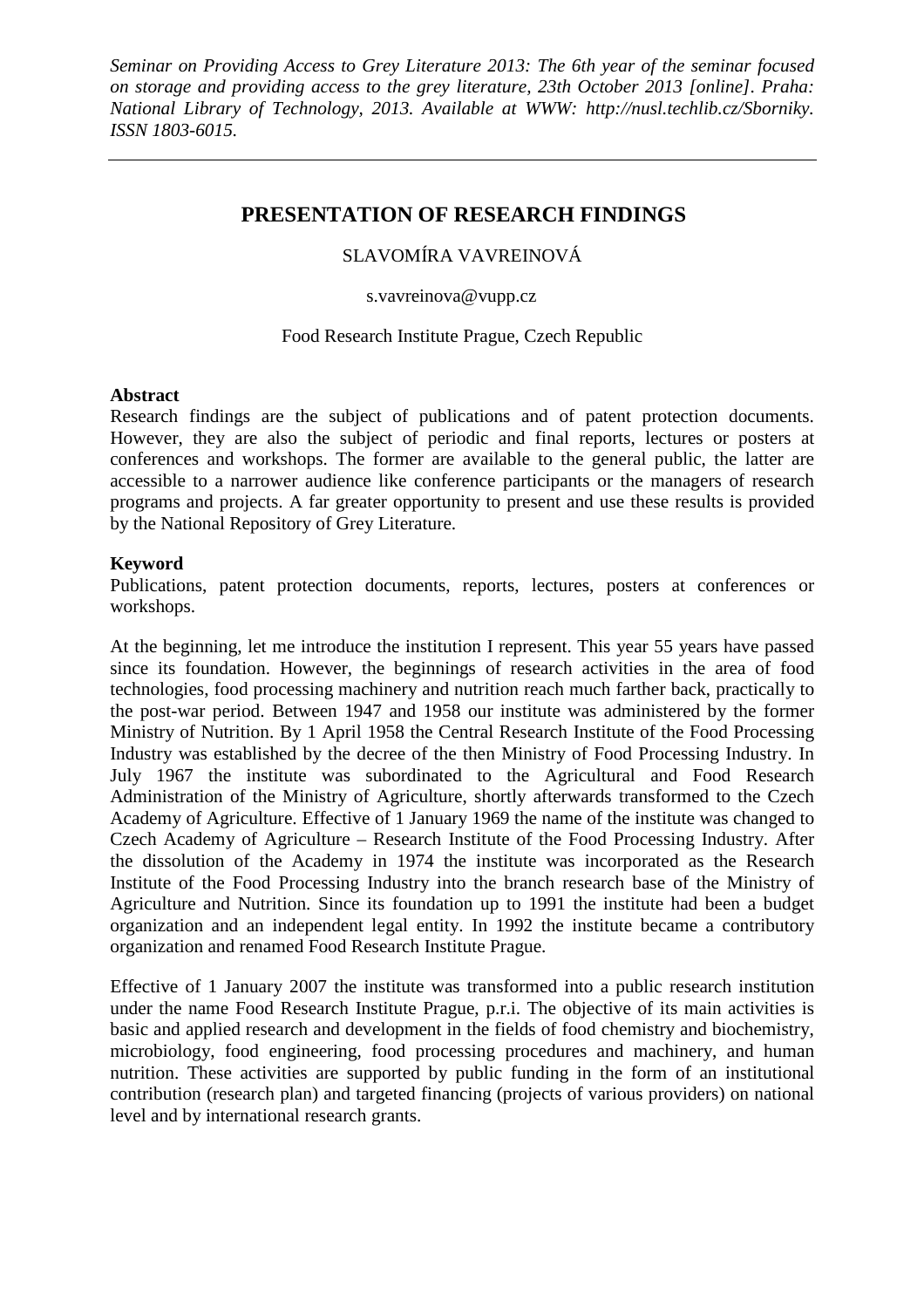In compliance with Law No. 341/2005 Sb. on public research institutions the institute performs so-called further activities based on the requirements of the bodies of state administration, which are in public interests and are supported by public funds, and commercial activities, which are funded from non-public resources and are performed as paid services offered to small and medium food-processing companies lacking their own expert personnel and/or facilities.

For quite some time already a discussion has been going on the quantity and quality of research findings or on the relevance of research in general. Well then, how to present research results to avoid any doubts about the importance of research and the wisdom of its funding?

From this viewpoint the least questionable activity is contract research, i.e. research projects directly commissioned by business bodies. In our case such projects involve the development of new food products, quality improvement of existing products, or modifications of production technologies or manufacturing equipment. Their results can be found on store shelves, in production halls, or are reflected in the quality of food products. It is then the contract owner's decision whether to acknowledge the contribution of other subjects to the final product.

The results of government contracts (so-called further activities) are used by the government and also in this case it is the decision of the contracting authority how to claim their authorship. In these two cases, there is no space for grey literature.

This opens in the major type of our activities, i. e. in the so-called main activities. As these activities are financed by public funds, results should be available to the widest possible range of interested parties. Information on the findings of research and development projects and research plans supported by public funds are collected in the Information Register of Research and Development Results (IRRDR). This register has a specific structure that will provide the interested party mainly with bibliographic data. However, such data can spark interest in the details of research findings.

These are most easily accessible in publications and patent protection documents. In applied research publishing currently constitutes a problem. Papers published in renowned scientific journals are most highly valued. Hence it is the sphere of science that is predominantly informed about the findings of research whereas this information does not reach those for whom it was intended, in our case food producers and consumers. The findings of applied research that this population segment wants to know about should be included in technical publications or publications disseminating research findings. However, such publications are not valued highly and therefore researchers do not write them. If such a publication appears, it would be reasonable to store it at the National Repository of Grey Literature (NRGL). The same is true about purely popular articles.

Research findings that constitute the subject of patent protection documents, i. e. patents and utility models, are publicly accessible at the Industrial Property Office (IPO). Naturally, these documents are also presented by their owners, research institutions, on their web pages. The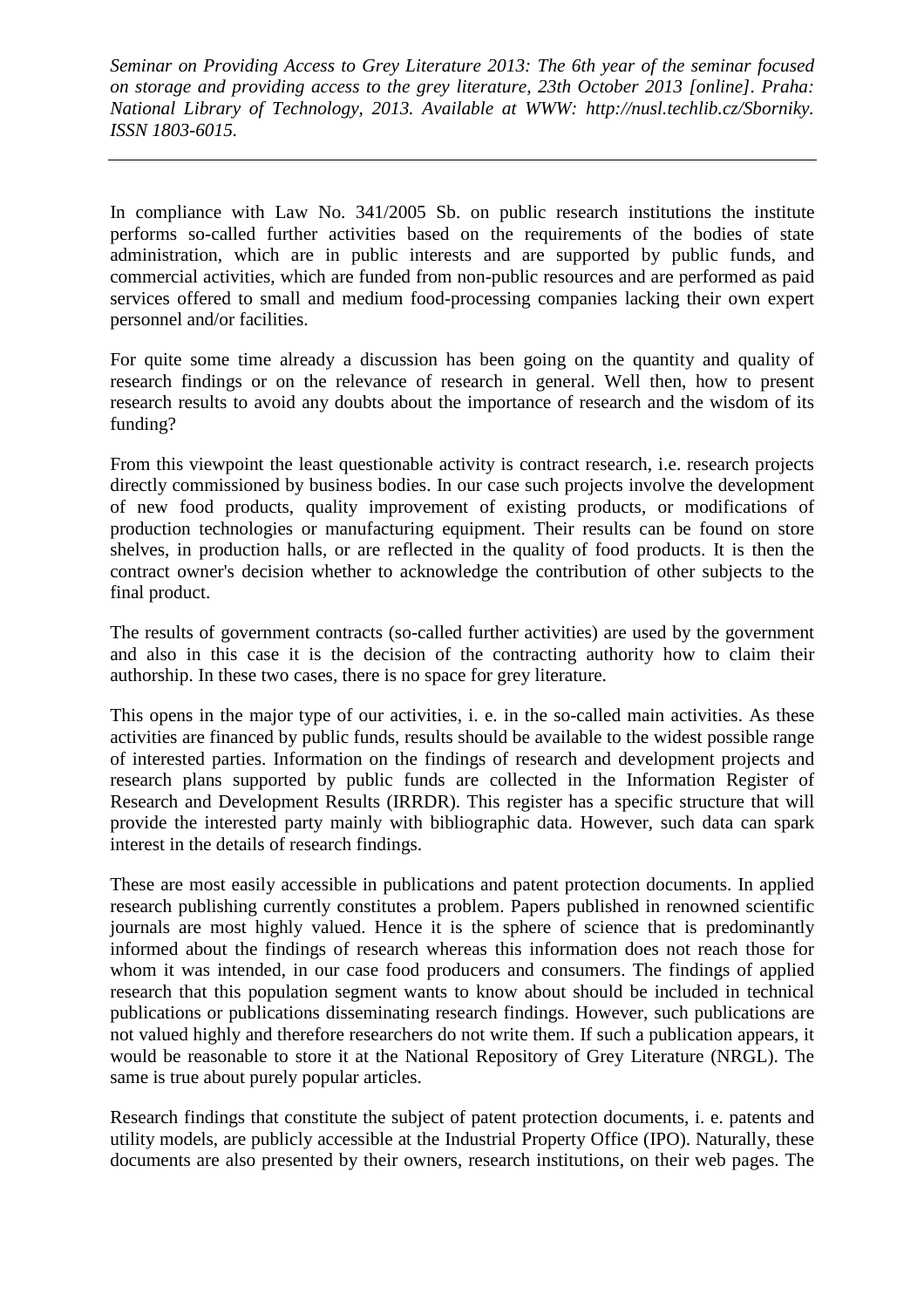sale of a license is the best proof of the correct presentation of research findings. I believe that there is no need to duplicate IPO by NRGL.

Publishable results also are the subject of lectures or posters at conferences and workshops. If any proceedings of such scientific events are published and contain full texts of papers presented, the publicity has been taken care of, at least in professional circles. If not, the presentation is only accessible to a narrower audience, primarily to participants in the respective event. Such results can then be successfully stored at the NRGL. The abovementioned complete proceedings of national-level events can also be stored there.

Certified methodologies, functional samples, prototypes or implemented technologies are specific achievements of applied research. Methodologies are retained by the certification authority and by the provider of funding. They can also be retained at the NRGL. Other mentioned research findings can be descriptively presented at a seminar, conference or workshop, and then it is again possible to gain information about them from the proceedings. If no proceedings are published the complete presentation as such could be stored at NRGL. These results of research are also contained in technical reports, which will be discussed below.

However, the most complete information about research projects can be obtained from reports submitted annually to the provider of funding. These are accessible primarily to administrators of research programs and projects, members of review committees and peer reviewers. The NRGL offers a far greater opportunity to present and use these results. Yet even here it is impossible to generalize because each provider of public funds approaches the presentation of research findings in a different way. I will focus primarily on our experience with the Ministry of Agriculture and also with the Ministry of Education, Youth and Sports. Research findings are shown:

1) In periodical or interim reports (PR). For these reports a template is created in the e-project, which takes into account the data from the project proposal. The PR as such is very concise, containing general data on participating researchers, a financial statement and a simple description of the activities performed in the past year and the plan of activities and the budget for the following year of the project. The research findings are shown in the format compatible with the IRRDR. An edited report informing about the most important research activities and their results achieved during the previous year is a mandatory annex of this report. PRs also have additional, optional appendices, like a technical report, a copy of the patent, a certificate of registration of a utility model, or published articles. A PR is presently kept at the Ministry of Agriculture or at the National Agency for Agricultural Research. Edited reports and lists of achieved results are available in the publicly accessible Research Infobank (web site of the Ministry of Agriculture).

2) In final reports (FR). The same applies to them as to PR except that they summarize research done during the whole life of the project.

Research plans, or the activities supported by the institutional contribution, are presented in a similar way. These reports are not included in the e-project and have no mandatory annex. It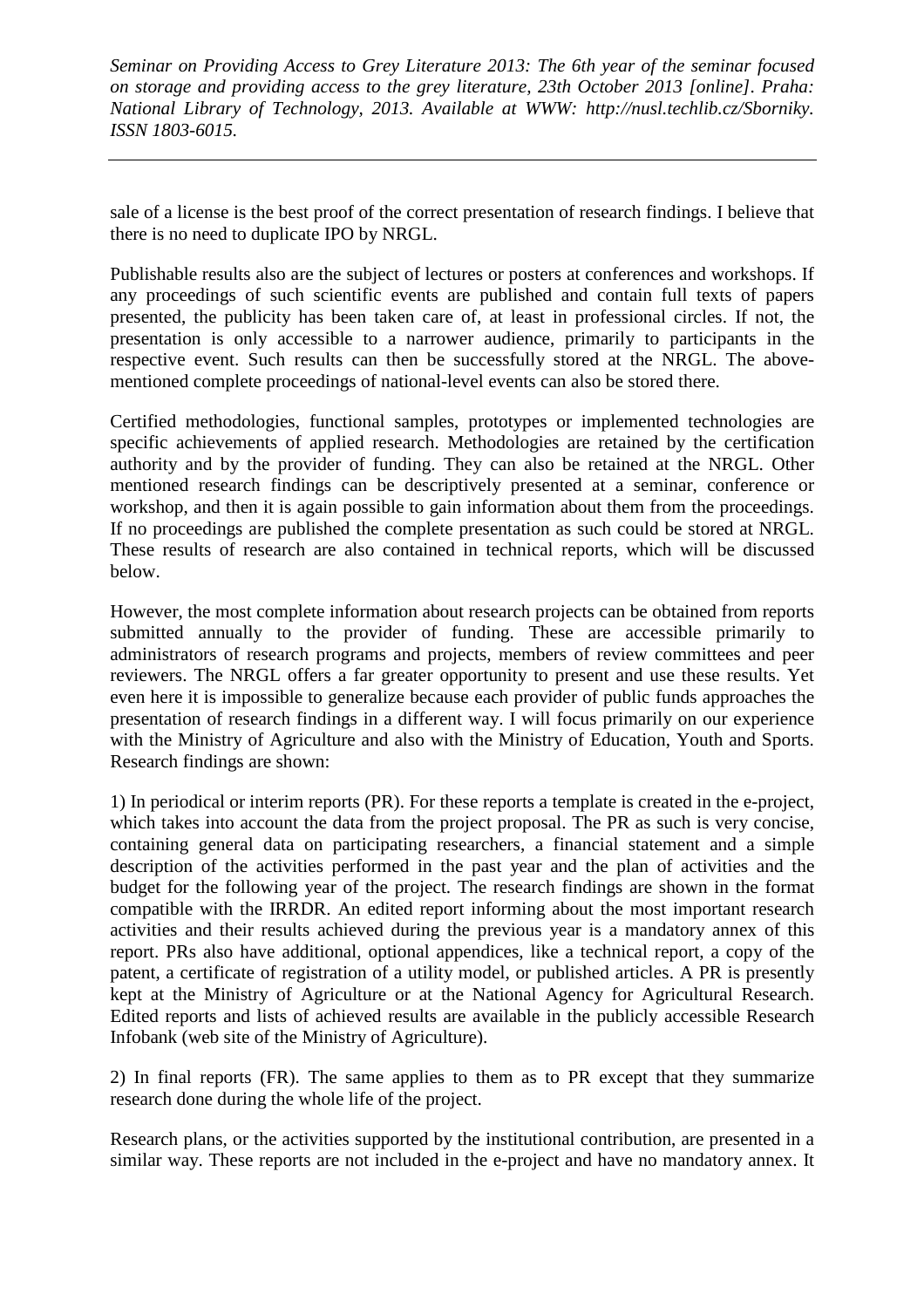is up to the researchers what they include into the report in addition to the general information, or what they publish in the form of an appendix. They mostly attach copies of articles, patents, utility models and technical reports.

Researchers can use the NRGL to store information about a project or a research plan in the form of edited reports and technical reports, which constitute the appendices of reports in strict sense. In my view, researchers cannot be pressed to provide all technical reports to the NRGL because these contain information that later on (after the project is terminated) can result in a publication or a patent protection document. Or it can just inspire the competitors. This problem could be resolved by the application of a certain "protection period", after which these documents would be transferred to the NRGL.

After the approval of the provider of public funds, it would be possible for the NRGL to hold complete reports as described above, since these are otherwise kept only for the mandatory retention period. A similar way is followed by many research organizations.

The results of the so-called main activities are also reflected in consulting and training. In particular, presentations at user events - for producers or consumers - can also be stored in the NRGL.

In addition to the concerns of researchers about the release of sensitive information, other problems with the publication in the NRGL can also occur. For example, in many projects several institutions cooperate with one another. Technical reports then belong to one institution only, if they only cover a certain autonomous part of the project. Alternatively, research can be done cooperatively by several institutions. In this case, when one of them decides to save the report in the NRGL, the approval of other participating parties will be needed. This can be decided either at the time of publication, or in advance in the contracts between researchers. In user presentations the approach of the lecturing researcher to the presentation is crucial. Most presentations are done in Power Point and then it is again up to the author whether he puts his lecture at public disposal. But there are also those who give their lectures impromptu, and they can hardly be forced to prepare essentially a new publication in addition to their presentation.

### **CONCLUSION.**

To preserve the findings of research, the following can be offered to the NRGL:

- Edited reports
- Technical reports
- Conference proceedings
- Periodical and final reports
- Presentations from conferences, seminars and workshops